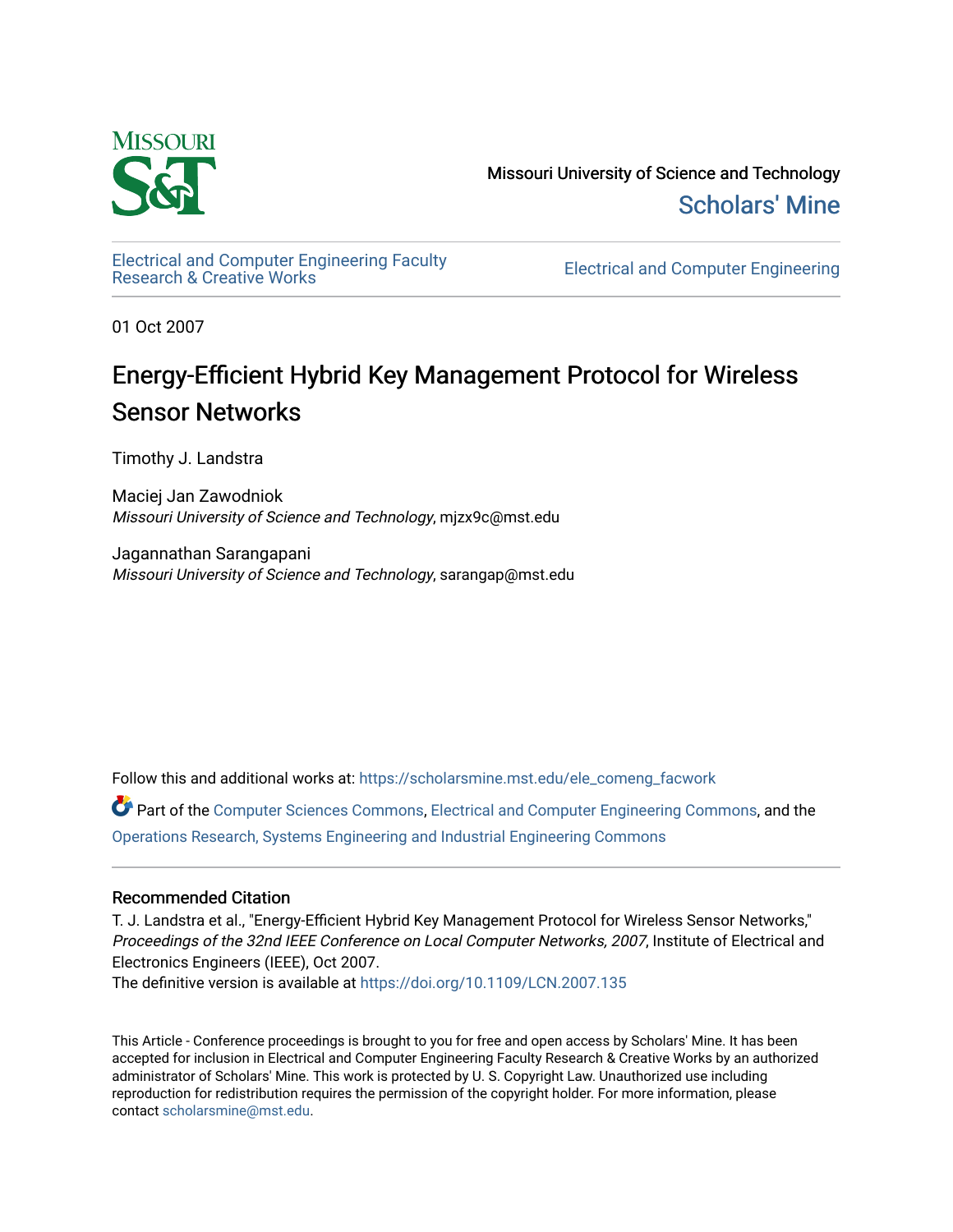# Energy-Efficient Hybrid Key Management Protocol for Wireless Sensor Networks

Tim Landstra, Maciej Zawodniok, S. Jagannathan Department of Electrical and Computer Engineering University of Missouri-Rolla, MO 65409, USA.  ${tiland, mjzx9c, sarangap@umr.edu}$ 

*Abstract***— In this paper, we propose a subnetwork key management strategy in which the heterogeneous security requirements of a wireless sensor network are considered to provide differing levels of security with minimum communication overhead. Additionally, it allows the dynamic creation of high security subnetworks within the wireless sensor network and provides subnetworks with a mechanism for dynamically creating a secure key using a novel and dynamic group key management protocol. The proposed energy-efficient protocol utilizes a combination of pre-deployed group keys and initial trustworthiness of nodes to create a level of trust between neighbors in the network. This trust is later used to allow secure communication between neighbors when creating a dynamic, high security subnetwork within the sensor network. Results of simulations of the protocol in Ns2 are presented and the complexity of the protocol is analyzed. The proposed protocol reduces delay by 50% and energy consumption by 70% over the existing dynamic group key management (DGKM) scheme.** 

*Keywords-component; wireless sensor network, key management, energy efficiency, network security* 

#### I. INTRODUCTION

Wireless sensor networks have recently come into the forefront of research due to their possible uses in military and disaster relief cases. Wireless sensor networks (WSN's) are a highly constrained type of network, comprised of sensor nodes with limited capabilities and larger gateway nodes with more capabilities. In sensor networks, the toughest constraints include the limited available energy and memory. Thus, lightweight and energy-efficient security protocols are necessary for these networks.

Some papers in literature investigate the use of dynamic key management techniques in WSNs [1]. Dynamic keys are preferable over pre-deployed keys because they minimize the number of keys that must be stored by nodes. Additionally, the key can be changed frequently, decreasing the ability for adversaries to determine the network's key. In the paper by Panja et al. [1], a secure and dynamic group key management (DGKM) protocol is proposed utilizing a modified Tree Based Group Diffie-Hellmann key management protocol [2]. This protocol allows clusters in a sensor network to dynamically create a key for the cluster by having nodes create partial keys from the leaves of the group up to the root. Nodes use the partial keys of their children as inputs to the function  $\alpha^k$  mod p where  $p$  is a prime number,  $k$  is the result of an xor'ing of two

of the node's children's partial keys and  $\alpha$  is a primitive root of *p*. The cluster head aggregates the partial keys of all the nodes and creates a group key which is then broadcasted to the group.

The majority of previous literature considers the needs of security in a WSN to be homogenous in nature. In practice, this may not be true as many nodes in a sensor network may be in an idle state or transmitting information of little importance. These nodes do not need to operate at a high security level that consumes large amounts of energy. This paper introduces a novel security protocol for sensor networks that utilizes the heterogeneous nature of the security requirements of sensor networks to realize two distinct security and energy levels within the network. The protocol allows the majority of a network to operate in a low security mode with static keys that conserves energy, while dynamically creating keys for high security subnetworks. This dynamic key creation protocol uses a subtree energy average function to determine the subtree or subtrees to be used to create the dynamic partial keys. This subtree energy average function conserves energy over the DGKM protocol since the number of nodes in the subnetwork may be much greater than the number of partial keys desired for the protocol. Additionally, we propose a method to combine a static and dynamic key management protocol to create a hybrid protocol.

The proposed protocol allows the network to form a high security subnetwork localized around a sensing event in the network. This aspect of the protocol relaxes the assumption of homogenous security needs of a network that is present in most literature on sensor network security. We observe that often a sensed event will span over more than one of the clusters present in a typical sensor network. Thus, all the nodes in each affected cluster must come out of idle state and several keys must be used to communicate the event back to the base station. This observation was addressed recently in the paper by Ratnaraj et al. [3] from a routing perspective and our protocol further improves security and energy efficiency.

In general, a set of pre-deployed keys have to be stored at each node in WSN in order to initialize secure communication. Next, a dynamic key management scheme is needed to create new and revoke old or compromised keys. Rigorous work has been published on random pre-deployment of keys [7-10] where a limited number of pair-wise or partial keys are randomly assigned to nodes before deployment. In general, the number of necessary pre-deployed keys or partial keys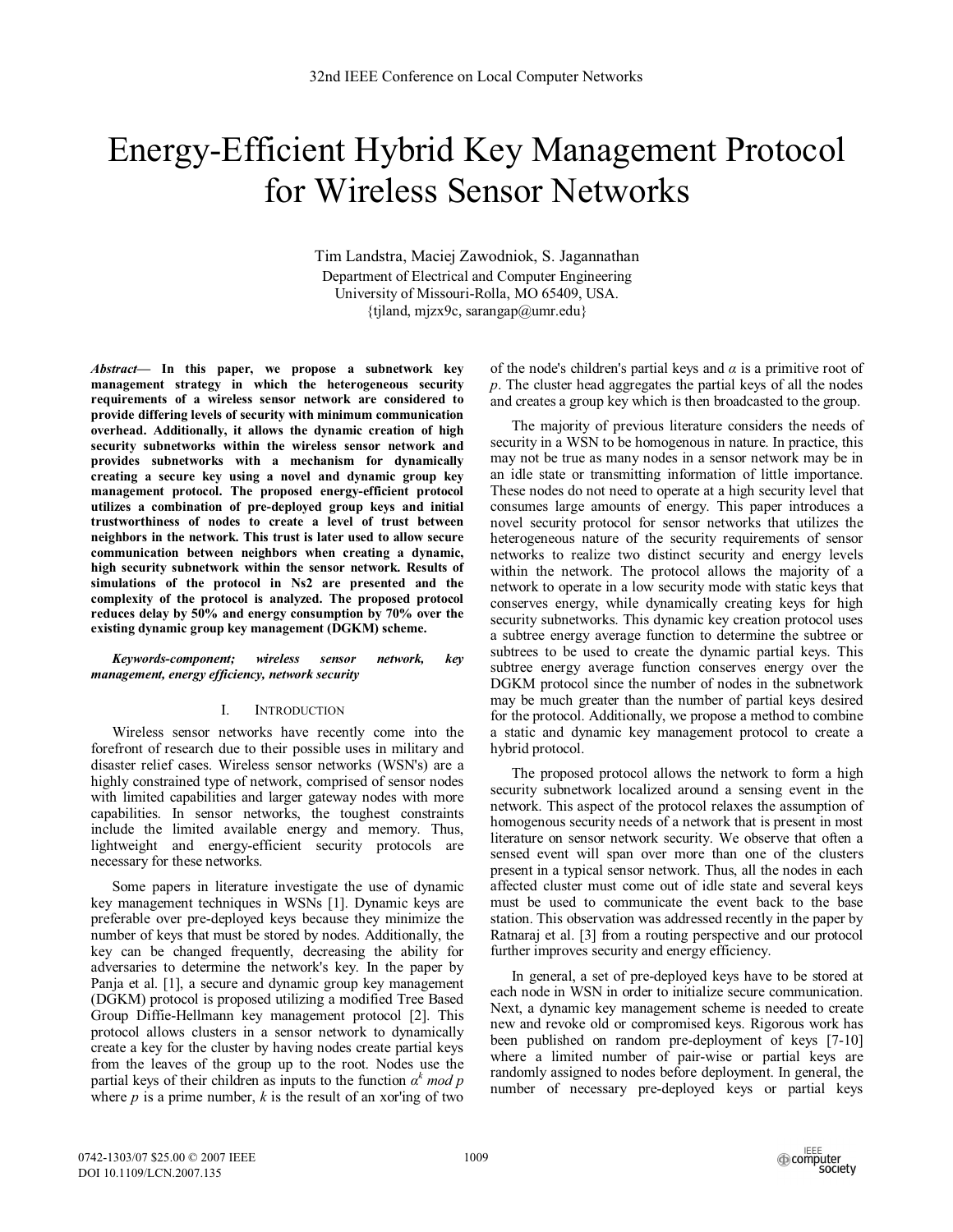increases with network size [7-9]. A prior or explicit knowledge about deployment as used in [8] and [9] can only reduce the number of required pre-deployed keys, but it still will increase with network size. In contrast the proposed scheme requires only 3 keys to be initially stored by each node regardless of the network size and deployment pattern. Consequently, the scheme is a fully scalable solution which simplifies pre-deployment preparations.

Furthermore, to enable secure communication between any pair of neighbor nodes a session key has to be established. Typically, a shared key is used since low complexity and energy requirements of the shared-key encryption schemes. Such a pair-wise key can be either generated from predeployed partial keys [7-8], or found among the pre-deployed keys [9-10], or established through a third party who shares the pair-wise keys with each of the nodes in the pair [7-10]. In contrast, the proposed scheme dynamically creates pair-wise keys between neighbor nodes during short initial postdeployment phase. The scheme reduced energy consumption by employing simple and basic cryptography mechanisms. When a high security subnetwork is created, the stronger key is setup at the expense of higher energy consumption. However, the overall energy consumption is reduced when compared with homogenous schemes which always have to use the high security mechanisms. In contrast, the proposed scheme employs the energy-expensive high security methods only when needed.

In this paper we analyze the proposed protocol and compare against other protocols in literature in terms of complexity of the key management algorithm, and communication and storage overhead. Simulations are performed in Ns2, comparing the energy consumed in the simulation environment to other protocols in a fully functioning network as well as in a network with node failures. It is found that the protocol consumes less energy, uses less messages and is more scalable than LEAP and the Dynamic Key Management Protocol and provides a similar level of security.

#### II. SENSOR NETWORK ARCHITECTURE

Sensor networks are often deployed remotely and the network designers have no control over the location or placement of the sensors in the terrain, or the relation to other sensors around them. This paper considers a random node deployment over a rectangular topography of varying size. Once the nodes have been deployed, it is assumed that there is a period of time  $T_{min}$  where the nodes are not able to be compromised by an enemy and can safely exchange keys [4]. Before the time  $T_{min}$ , the nodes are responsible for broadcasting their individual key to their 1-hop neighbors. These individual keys can be created by the nodes by generating a random number. When a sensing event occurs within the network, it is assumed that the nodes around the event form into a subnetwork with a hierarchy. The energy-efficient selforganizing protocol (SOS) discussed by Ratnaraj et al. in [3] is employed in this application to create a subnetwork around an event. The subnetwork includes a set of nodes that are designated as Cluster Head's (CH's) that are above the other nodes in the subnetwork in the hierarchy.

The SOS protocol assumes the network is monitoring localized, random events. Nodes sensing an event, will measure their proximity to the event by measuring the strength of the signal they are receiving. If the sensed signal strength is greater than a design threshold, then such nodes will group themselves into a subnetwork. Once the subnetwork has been established, the nodes exchange their energy remaining and a number of cluster heads are chosen based on energy remaining, proximity to the event, and size of the subnetwork. Nodes are then clustered by proximity to the chosen CH's.

Nodes are expected to know the number of nodes that are part of the same subtree or cluster and part of the same level as itself. The number of nodes that are part of cluster *i* on level *j*. is denoted as  $n_{ij}$ . Additionally, cluster heads are expected to know the remaining energy of all the nodes that are members of their cluster. These assumptions will all be fulfilled since the SOS protocol [3] is used.

#### III. PROTOCOL DETAILS

This protocol uses two separate key management schemes: for a group-wide and subnetwork key management. The first scheme manages a group-wide key and individual keys. The group-wide key is used for non-critical broadcast messages between nodes. The individual keys are used for secure communication between nodes creating a subnetwork and setting up a subnetwork key. The second key management scheme is creating and distributing the keys for the dynamically created subnetworks. Securely distributing the keys for the subnetworks created by events within the sensor network is a non-trivial problem since the subnetworks may contain any arbitrary set of neighboring nodes. These nodes all must have a mechanism to securely communicate with each other to distribute the subnetwork key to all the subnetwork members.

#### *A. Group-wide and Individual Keys*

The protocol begins with deployment of the network. Before the network is deployed, three values must be stored in each node. Two of these values will be common to each node in the network. The first,  $K_l$ , is a group-wide key that will be used for group-wide communication between nodes not involved in a subnetwork. The second value,  $K_2$ , will be used for exchanging pair-wise keys between neighboring nodes and will be erased after time  $T_{min}$ , similar to the LEAP protocol [2]. The third value,  $K_3$ , is unique to each node and is stored on both the node and the base station. This key can be used for private messages between a node and the base station.

**Remark 1**. The EHKM protocol considers any new node added after  $T_{min}$  time as an intruder. This improves resilience to security attacks from approaching enemy at the expense of increased difficulty of adding a new legitimate node.

After deployment, nodes begin by transmitting a HELLO message before time *Tmin* has elapsed. The HELLO message will be structured in the following way:

```
Ni \rightarrow 1 - hop : Node ID, Ex_2(nonce), MAC(K2, NodeID \parallel nonce) (1)
```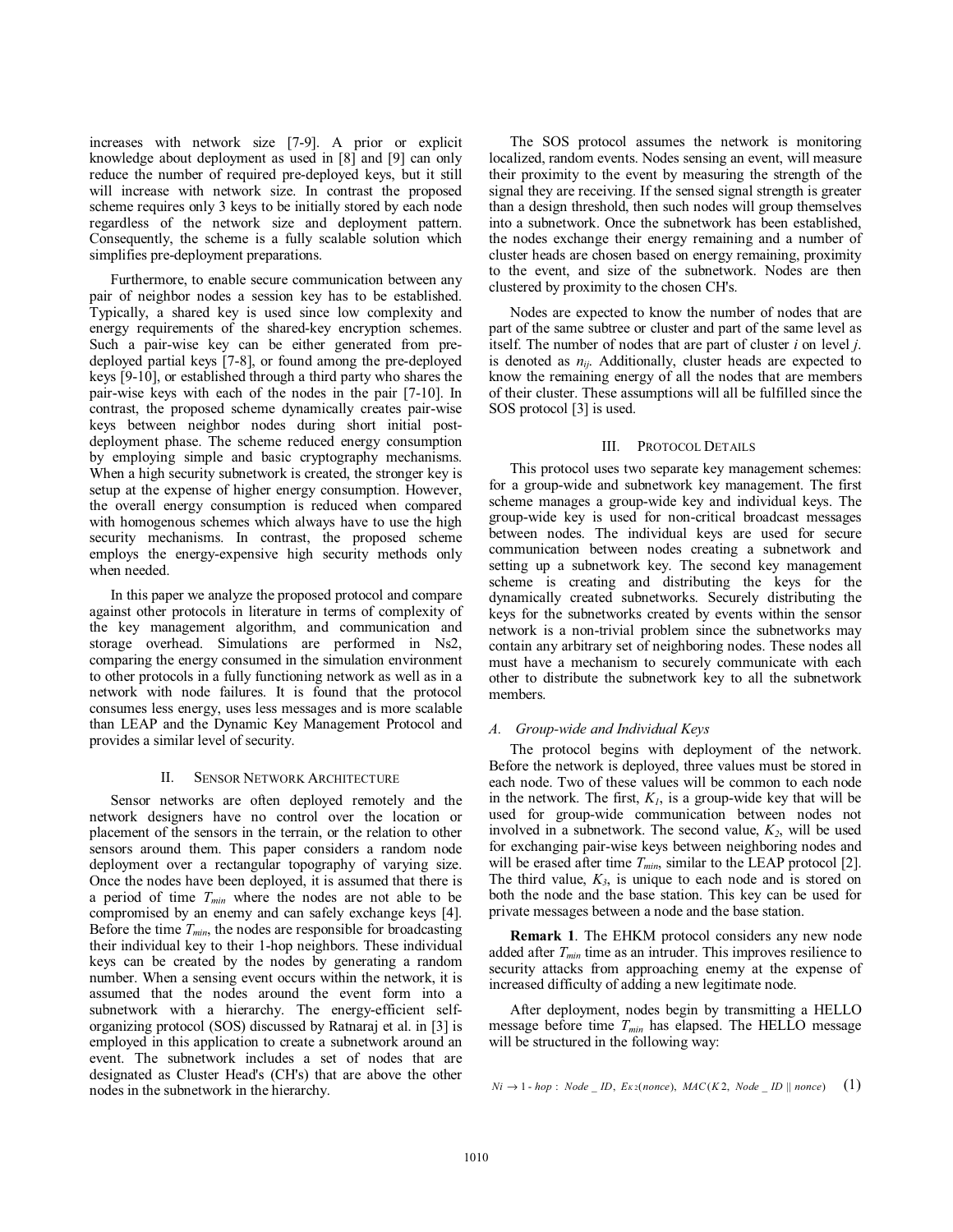The node's HELLO message contains a random nonce encrypted with  $K_2$ , which serves as its secret key for any messages it sends during the network's lifetime. Any node receiving a HELLO message decrypts the nonce and verifies the message using the MAC. With a successful verification, the node stores the ID and nonce pair. Thus, whenever a node receives a non-broadcast message in the future from a neighbor, the node knows the packet was encrypted by the nonce that is paired with the source's ID and is able to decrypt the message. Once *Tmin* has elapsed, the nodes are responsible for deleting  $K_2$  from their memories.

**Remark 2.** Key  $K_2$  is used during the  $T_{min}$  time to authenticate the nodes. The  $T_{min}$  is set to be lower than a minimum time required for attacker to compromise a node. Hence, the attacking node will not know the  $K_2$  key and thus fail the authentication.

#### *B. Subnetwork Key Management Protocol*

The subnetwork section of the key management protocol begins with the creation of a subnetwork within the WSN. First, the cluster heads find the average energy remaining for all the nodes in their cluster.

$$
avg\_energy(i) = sum(E_{ij})/n_i \qquad (2)
$$

where *avg\_energy(i)* is the average energy per node in cluster *i* which  $CH<sub>i</sub>$  is responsible for calculating,  $E<sub>ij</sub>$  is the energy left in the  $j<sup>th</sup>$  node of the *i*<sup>th</sup> cluster and  $n<sub>i</sub>$  is the number of nodes in cluster *i.* The cluster heads then send this value and the number of nodes in their clusters to the other cluster heads. Then, the Head Cluster Head (HCH) is selected among the cluster head of the subnetwork. The cluster head with the highest average energy left in its cluster becomes HCH.

$$
HCH = CH(max(\text{avg\_energy}(i))) \tag{3}
$$

The network has a predetermined number of partial keys that are sufficient to create a subnetwork key that is determined a priori. This value, *m*, has been suggested to be 15 in past literature [1], but can be any value such that *m* partial keys of length *l* will create a subnetwork key of sufficient length (*m \* l*) to be secure for the length of time the subnetwork is expected to be active. Once the HCH has been determined, the other cluster heads check to see if the number of nodes in the HCH's cluster,  $n_{HCH}$ , is sufficient to generate *m* partial keys. If it's not, then the CH with the second highest average energy remaining in its member nodes is added as chosen cluster. This method continues until the number of nodes in the chosen clusters is greater than *m*. Once sufficient cluster heads have been chosen to generate the *m* partial keys that are needed, the algorithm is started. The cluster heads broadcast a *start\_algorithm* message to their cluster with the cluster ID and the depth into the cluster that the message should go before nodes begin creating partial keys. The depth field in the messages allows the algorithm to restrict partial key creation to the upper levels of a cluster's hierarchy to conserve energy. For all the clusters chosen other than the last one, the depth field is set to -1. This means that all

nodes in the cluster must generate a partial key. For the last cluster that was chosen, the depth field is set to (*m –*   $sum(n<sub>other-cluster</sub>)$ . That is, the number of partial keys desired, minus the number of nodes in all the other selected clusters. This ensures that only exactly *m* partial keys are returned to the HCH thus maximizing energy conservation.

When a node receives a *start* algorithm message from its cluster head, it checks the depth field to see if it is equal to -1. If it equals -1, then the node rebroadcasts the message if the node is not a leaf node. If the node is a leaf node, then it creates its partial key and sends the key to its parent and its CH. If the depth field does not equal -1, the node subtracts the number of nodes in its level and cluster and if the depth field is still greater than 0, rebroadcasts the message. If, after the subtraction, the depth field becomes less than or equal to 0, then the node acts as a leaf node and randomly creates its partial key and sends the key to its parent and to the HCH.

Once the HCH receives the required m partial keys from the subnetwork, the HCH constructs the subnetwork key and broadcasts it to the subnetwork. This subnetwork key is encrypted with the individual keys of the nodes as it is transmitted throughout the subnetwork.

#### *C. Dynamic Cluster Key Management Algorithm*

Once the network determines the clusters that will be creating the partial keys and passing them to the head cluster head, a variant of the dynamic group key management protocol proposed in [1] by Panja et al. is used to generate the subnetwork keys. In this protocol, the leaves begin the protocol by randomly generating a partial key. This key is then passed to the parent of the leaf node. Once the parent receives the partial keys from two of its children, it is able to create its own partial key by combining the two keys using a function *f(partial key child 1, partial key child 2)*. This function is represented as

$$
f(k1, k2) = \alpha^{k1 \oplus k2} \mod p \tag{4}
$$

where *p* is a prime number,  $\alpha$  is a primitive root of *p*, and  $k<sub>i</sub>$ and  $k_2$  are the children's partial keys  $(k_1, k_2 < p)$ . The parent then passes its partial key to its parent and passes the partial keys of all its children to the cluster head. The cluster head collects all the partial keys and combines them to form the cluster key. Then, it broadcasts the key to the cluster.

The proposed protocol, unless otherwise specified, uses this algorithm for subnetwork key creation and distribution. Several modifications are made to the protocol to allow for more node topologies. One modification is that the protocol no longer assumes that all nodes are either leaves or have more than one child. If a node only has one child, it waits to receive its child's partial key then generates a random number as the second partial key for the algorithm. Additionally, instead of generating a key for only a cluster, the algorithm is expanded to generate a key for an entire subnetwork.

**Remark 3**. In general, the traffic analysis attacks are a considerable threat to hierarchical schemes. The proposed EHKM counteracts such an attack by limiting the number of exchanged messages which can hint the location of CHs.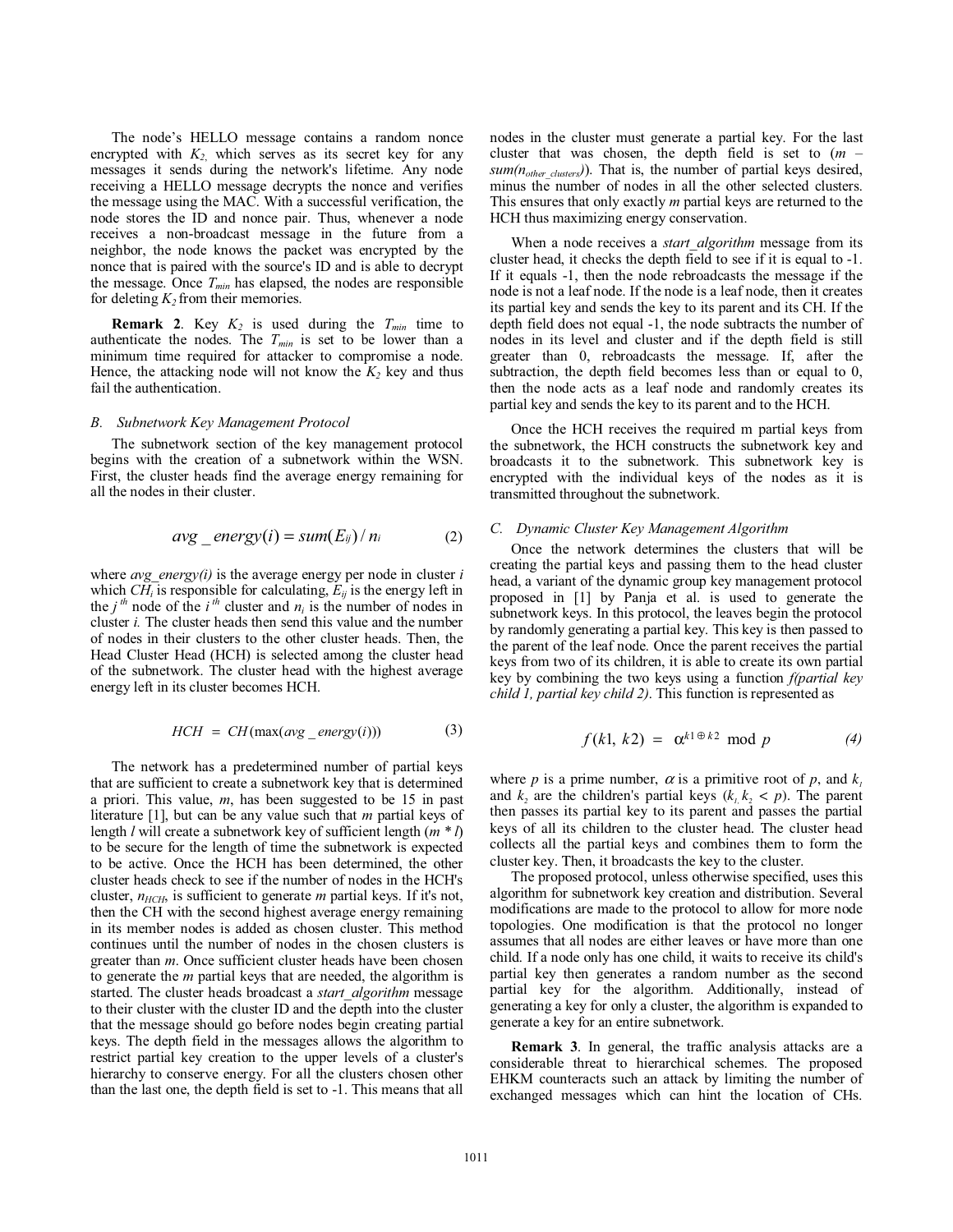Additionally, the rotation of CHs in the clustering scheme ensures that traffic patterns change often. Moreover, the CHs rotation will facilitate quick recovery in case of physical destruction of a CH identified via the traffic pattern attack.

#### IV. PERFORMANCE ANALYSIS

In this section, a performance analysis of the proposed protocol is performed. This includes an analysis of the complexity of the algorithm and the storage costs imposed upon memory. Also, an analysis of the number of messages that are sent is included. Finally, simulation results from Ns2 with a variety of network configurations and number of node failures are analyzed.

#### *A. Complexity Analysis*

Table I displays the results of the complexity analysis on the protocol and compares it to several existing key management schemes. As can be seen the message cost and complexity of the algorithm are both less than other schemes such as LEAP and dynamic key management. Note, that for most cases  $m \ll N$ .

TABLE I. COMPLEXITY ANALYSIS

|                | SetUp           |                   | <b>Key Management</b> |                |
|----------------|-----------------|-------------------|-----------------------|----------------|
|                | <b>Messages</b> | <b>Messages</b>   | Complexity            | <b>Storage</b> |
| Leap $[4]$     | $N(1+5d)$       | $2(d-1)^{2}/N+2N$ | $O(d^2)$              | $(3d+2+L)KL$   |
| Dynamic<br>[1] |                 | 3N                | O(logN)               | $mlogN+k$      |
| Proposed       |                 | $3m+NS+NCH$       | O(logm)               | $(d+2)KL+k$    |

where:

- d average degree of connectivity of the network
- N number of nodes in network
- $NS$  number of nodes in a subnetwork  $NS < N$
- M number of desired partial keys
- KL individual key length (in bytes)
- K dynamic subnetwork key length (in bytes)
- $L$  length of key chain
- NCH Number of cluster heads in subnetwork

In Table I, the degree of the network is the average number of nodes that are within communication range of a given node. It is proportional to the density of nodes in the network and may be a value from 10 to 20 for a reasonably dense network. The setup cost of the protocols is measured in the number of messages that must be sent by the network in order to initialize the key management protocol. For the proposed protocol, each node must send one message to initialize the protocol. This leads to *N* messages being sent by the network. The LEAP protocol has several rounds of key exchange between nodes and their neighbors individually. This leads to a number of message proportional to *N* as well as *d*.

The number of messages that need to be sent by the proposed protocol for the key management of the network is measured from the time a subnetwork forms to the time a subnetwork key is successfully distributed to the nodes of the subnetwork. First the  $N_{CH}$  cluster heads must distribute the average energy left in their clusters. This results in  $N_{CH}$ messages. Then the *start\_algorithm* message is distributed to *m* nodes who reply, both to their parent and to their cluster head. This causes 3*m* messages to be sent. Finally, the subnetwork key is broadcasted to the *N<sub>C</sub>* nodes of the subnetwork. The time complexity of this stage is log(*m*) since the *3m* messages dominates the  $N_c$  and  $N_{CH}$  messages. The LEAP protocol requires several rounds of messages within a localized area and then two rounds of broadcasting. For the dynamic protocol, there are three rounds of messages for every cluster in the network, leading to *3N* messages being sent.

The storage of the proposed protocol is measured in terms of how many bytes of storage must be used to store the keys of the key management protocol. For the proposed protocol, a node must store all the individual keys of nodes within communication range of it. This is measured by the density of the network, *d*. The number of bytes used to store the individual keys is *d \* KL*. The node must also store the network-wide key and the key it shares with the base station. Then each node must also store the subnetwork key, which is of length *k*. The LEAP protocol stores 3 keys for each neighbor, an individual key, a group key and a key chain with *L* values. All of of these keys have length *KL*. The proposed protocol has a lower storage cost than the LEAP protocol (*d\*KL* versus *3\*d\*KL*) but will have a comparable storage cost to the dynamic protocol for current network sizes. For a network with the following properties  $(d = 20, N = 1000, m = 1000)$ 20,  $KL = 10$ ,  $k = 14$ ) both the proposed protocol and DGKM protocol require 214 bytes of memory for key storage.

#### *B. Simulation Results*

The proposed protocol was simulated in Ns2 and compared to the dynamic key management protocol. The simulation results are shown in the following subsections. For the simulations, a 2-ray ground reflection model was used with antennas 1m above the ground. A random distribution of 25, 50 and 100 nodes was simulated on topography of 1000m x 1000m, 2000m x 1000m and 2000m x 2000m respectively, to keep node density at a constant  $2.5 \times 10^{-5}$  nodes / m<sup>2</sup>. A subnetwork size of 25 nodes was used and the subnetwork was split into three clusters whose size was based on orientation of nodes in relation to assigned cluster heads. The number of partial keys desired was set to 7 for this simulation and partial key size messages were set to 4 bytes (32 bits). This would result in a 224-bit subnetwork key. The routing protocol used was AODV. The networks were simulated from network deployment until the establishment of the subnetwork's first key. The simulations were repeated with random node placement and the results averaged. The performance of the proposed EHKM protocol has been compared with another group key-based scheme the DGKM [1].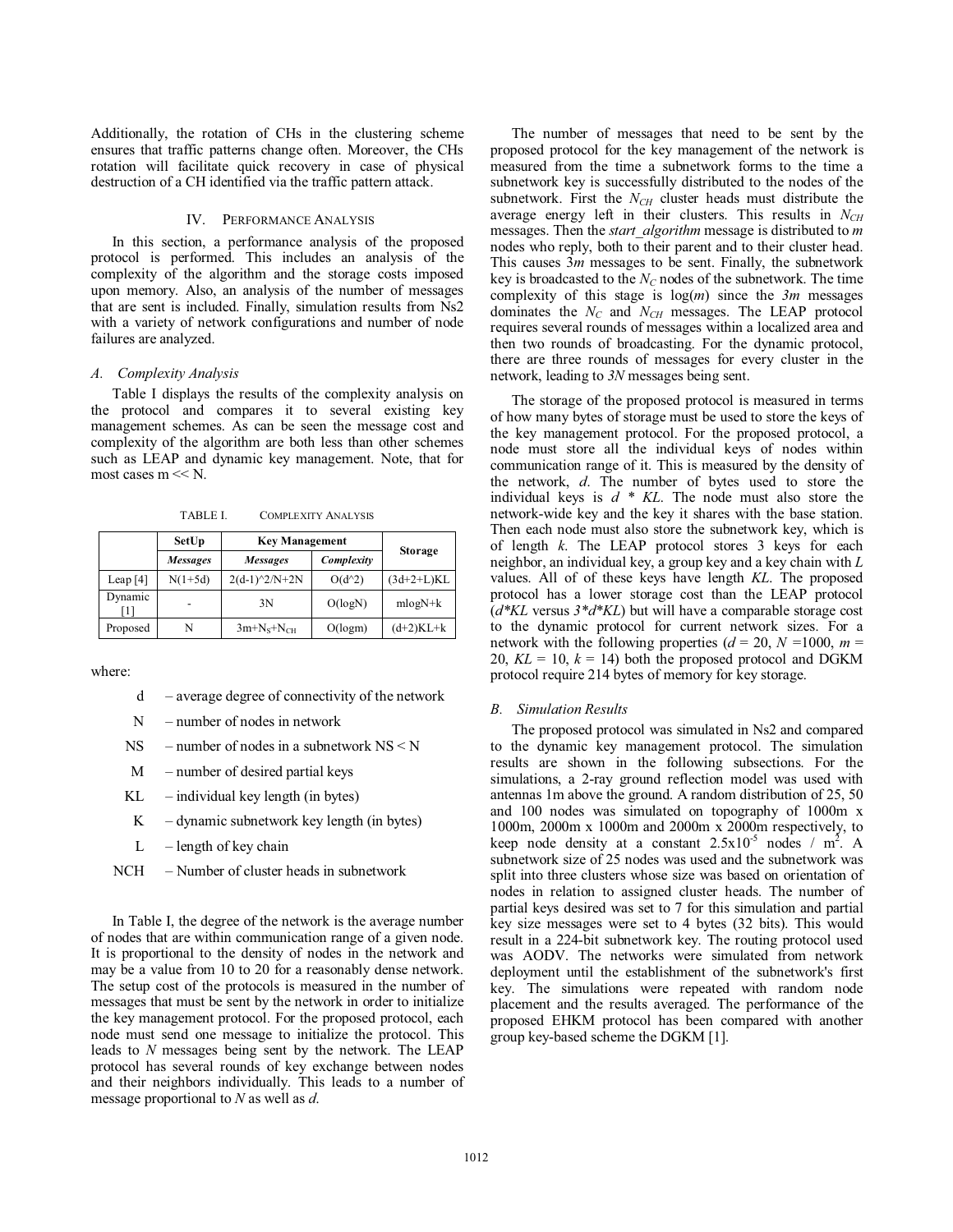*1) One Subnetwork with 25 Nodes, Network Size of 50 Nodes* 

This simulation was run with a 50 node network and a subnetwork of 25 nodes. The network was simulated from deployment until the successful creation of the first subnetwork key. The event that is being monitored is assumed to be in the middle of the network and the SOS protocol is used to cluster the nodes and form cluster heads. Three clusters were created from the 25 node subnetwork in range of the sensed event. For the SDGK protocol, two clusters of 25 nodes were utilized. The network energy consumption was then measured.



Figure 1. Energy consumed per node

For the simulation it was found the total energy used in the network for the proposed protocol was 2.73J and for the dynamic key management protocol a total energy of 14.2J was used. It is obvious from Figure 1, that the proposed protocol uses significantly less energy than the dynamic key management strategy. This is because not every node in the subnetwork is responsible for generating a partial key and transmitting it to the HCH. This allows nodes not in the chosen clusters to conserve energy. Additionally, the proposed protocol receives the necessary partial keys faster than in the dynamic key management protocol. In this simulation, it took 0.08s for node 14 to receive the 7 partial keys. The dynamic key protocol took 0.63s to gather the required partial keys.

#### *2) One Network with 25 Nodes Results*

The above simulation was run for a 25 and 100 node network as well. The summary of the results can be found below in Figures 2, 3 and 4. For the DKGM protocol, the network was broken up into *N/25* clusters of 25 nodes each.

As can be seen in Figures 2 through 4, the proposed subnetwork modification of the dynamic group key management protocol is more scalable to larger network sizes than the existing dynamic group key management protocol in terms of energy consumed, delay and number of packets dropped. This is because the number of packets to create the m desired partial keys is minimized by only involving the minimum number of nodes. The DGKM protocol requires all

the nodes in a cluster to generate a partial key even when the number of nodes in the cluster may be much greater than *m*. This causes excess partial keys to be sent to the cluster head and increases the energy usage with the generation and transmission of these partial keys.

With the proposed protocol combined with the subtree energy average function, the number of partial keys generated and sent to the subnetwork head is either equal to, or slightly greater than *m.* Not all nodes in the subnetwork generate and transmit partial keys. Additionally, nodes higher on the hierarchy are chosen to generate the partial keys to further minimize communication needed.



#### Figure 3. Delay

#### *C. Multiple Events in One Network*

In the previous sections, only one generation of subnetwork was considered. In this section, a network is considered where multiple events take place over a period of time. In the Dynamic Group Key Management protocol, it is assumed that the groups would rekey regularly, using the same amount of energy that was consumed during the initial key establishment phase. The period of time between re-establishing keys is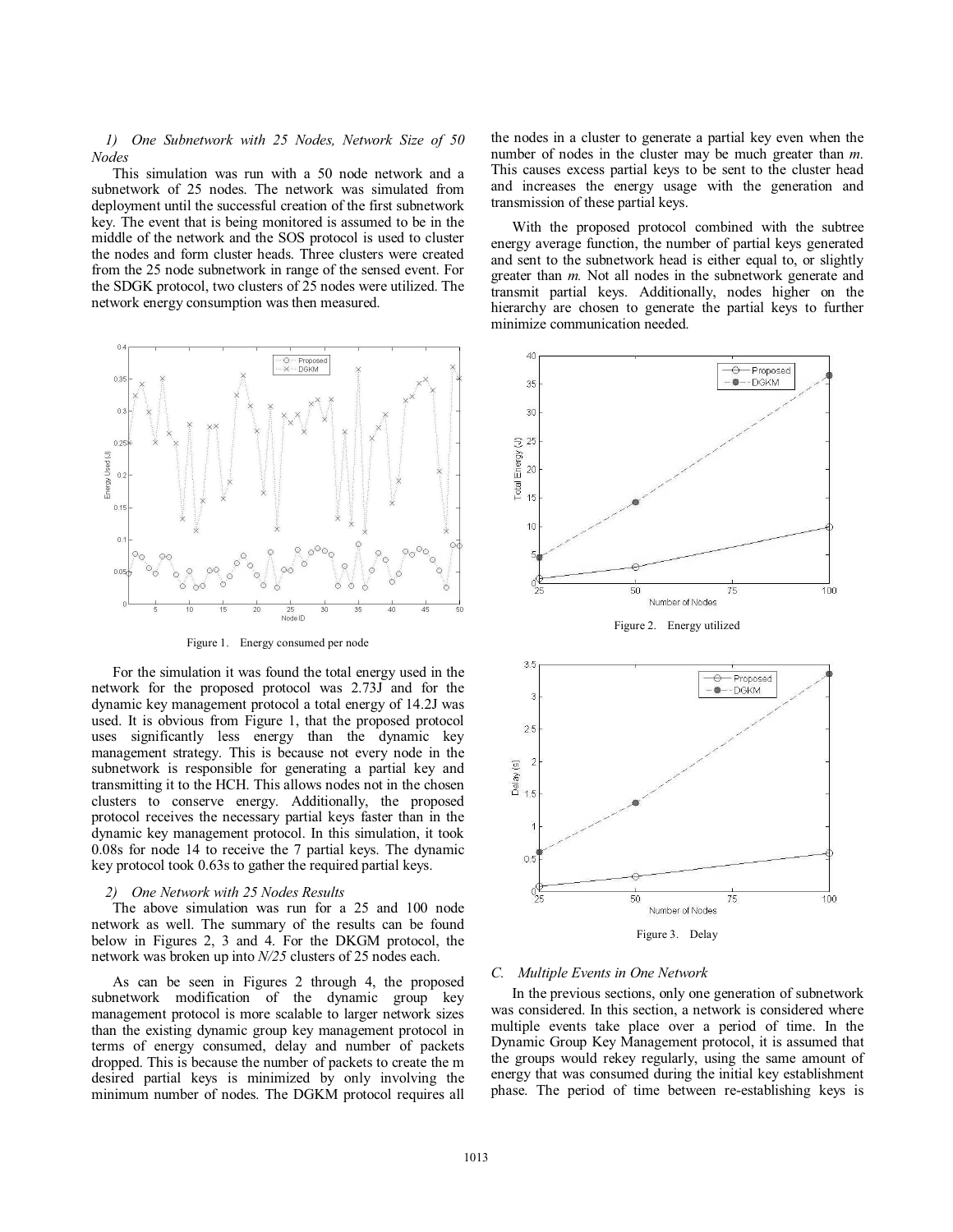defined as *T*. Since the proposed protocol differs from the DGK protocol by rekeying every time a new event is sensed, it is of interest to find how many events can occur per time period *T* to allow the proposed protocol to continue to be more energy efficient than the DGKM protocol. Several simulation networks of varying sizes were established where events periodically occurred within the network. The average energy for establishing a subnetwork key for these events was found. The results of these simulations can be found in Figure 5.



Figure 5. Energy and number of events per T

It can be seen that the average energy consumed to create the subnetwork key is less than the energy consumed in Figure 2. The reason for this is two-fold. First, the initial key establishment phase of individual keys is not needed for a preexisting network. Additionally, many AODV routes are found in the first key establishment phase and need not be found again. Thus, more energy can be conserved since route discovery tasks are not required.

In Figure 5, the line with circle markers represents the average energy in Joules needed to create a key for the subnetwork dynamically generated to monitor the event in the network. The line with x markers represents the number of events that could occur in time period T and have the proposed protocol continue to be more energy efficient than the DGKM protocol.

As can be seen, the number of events that can occur in time period T is above 5 for all network sizes tested. It is proposed that events within a locale of a network will be both spatially and temporally related. Thus an event in a network will likely persist for sometime and then either propagate or disappear for a significant period of time. In this case, the ability to monitor more than 5 events in time period T with a consistent savings in energy is sufficient to conclude that the proposed protocol will conserve energy over the DGKM protocol in terms of key creation and distribution over the lifetime of the network.

#### *D. Node Failures*

In this section the proposed protocol is tested with random node failures in the network. The network size is set to 50 nodes and the number of nodes within the network that randomly fail is varied. The energy consumed and the time-tocomplete the protocols are both measured.





Figure 7. Delay with failed nodes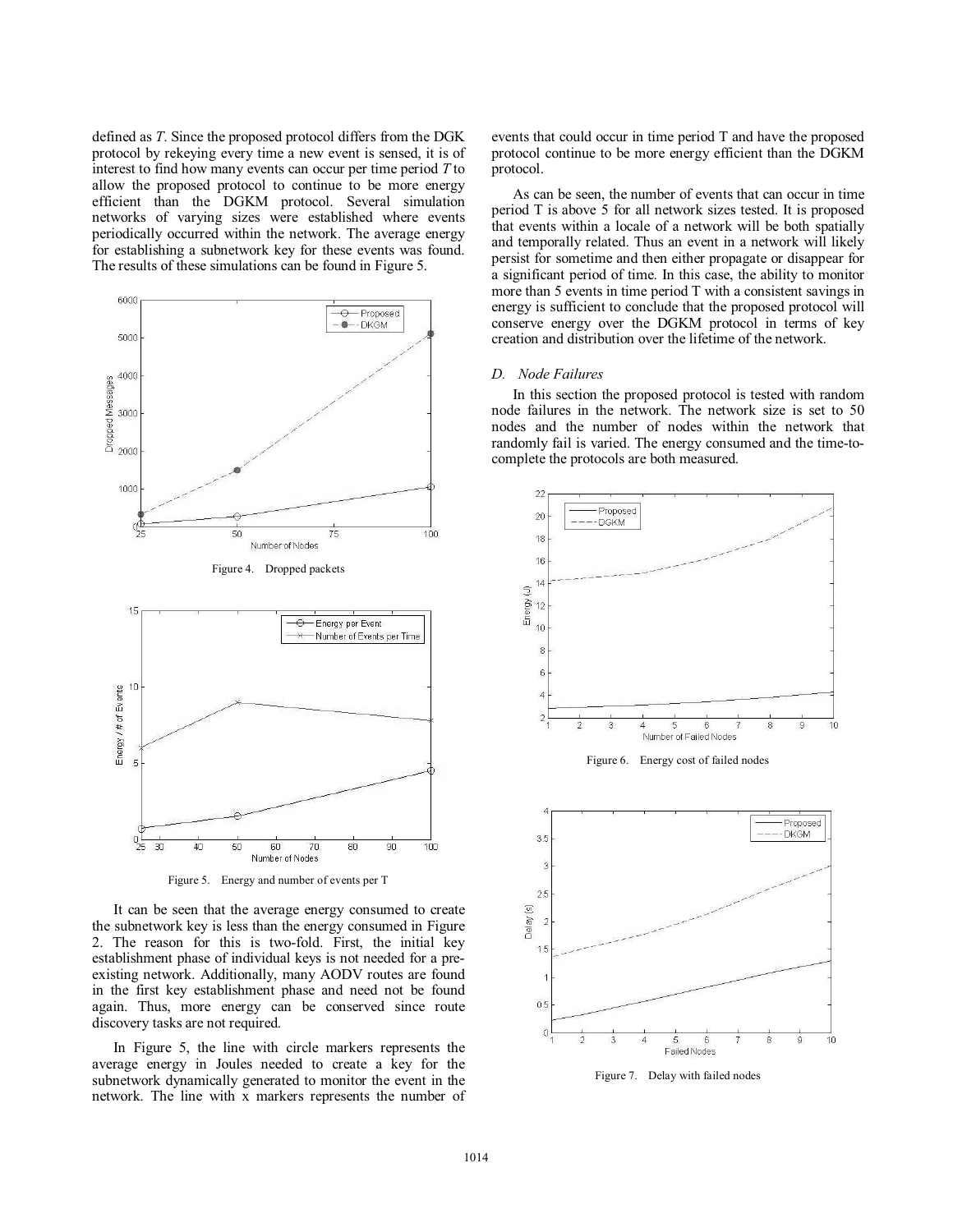As can be seen from Figures 6 and 7, while both protocols are similarly resilient to failed nodes, the proposed protocol is slightly more robust in the presence of node failures. This is due to the fact that not every node is involved in the key management process. Therefore, there is a chance that a node failure will not affect the performance of the protocol at all and the network will continue to function normally. Since the nodes that participate in the key management protocol are physically close to each other, when a node failure does affect the routing of a message, fewer modifications to the routing table need to be made. Due to the smaller numbers of participating nodes, there is a lesser chance that the failed node has many layers of routing table below itself.

#### V. SECURITY

The following section discusses some salient aspects of the security of the proposed protocol. The security of a network can be measured in two ways. Assuming a secure encryption algorithm is paired with the key management algorithm, the main measurement of the security of a network will be the size of the network key. All other aspects of a network being equivalent, a network with a longer key size will remain secure for a longer duration of time interval than that with a smaller key size. The second measurement of the security of a key management scheme is the attacks to which the protocol is able to defend against and those that it is vulnerable to. This section attempts to discuss some of these attacks and the defenses the proposed protocol implements against them.

#### *A. Network-wide and Individual Keys*

This section of the paper describes the security of the static aspect of the proposed protocol. This aspect of the protocol includes a key common to all nodes in the network used for broadcasting messages as well as the node's individual keys used for localized communication.

When a sensor node is compromised it is assumed that the adversary gains knowledge of all the keying materials present in that sensor node. For the proposed protocol this would include the broadcast key as well as the individual keys of the neighboring nodes and the unique key shared with the base station. The static aspect of this key management protocol limits the affected area of a compromised node to a very small portion of the network. A compromised node only gives the adversary the keys of nodes immediately neighboring the compromised node and the group key. In the case that this compromise goes undetected, only broadcast messages and local traffic will be compromised. For that reason, it is assumed that broadcast messages from the base station do not need to be confidential.

In the case that a compromise of a node is detected, an efficient method of revoking the node from the network and changing the network key and individual keys of the neighboring nodes is needed. For our protocol a modification of the node revocation described in the LEAP protocol [4] is proposed.

#### *1) Node Revocation*

Changes in the group key may either be initiated by the base station either periodically or after notification that a node has been compromised. In either case, it is imperative that the group key change messages from the base station be authenticated to prevent forgery, replay and impersonation attacks. In this paper, we use the μTESLA broadcast authentication protocol proposed by Perrig *et al*. [6]. In the μTESLA protocol, the controller creates a key chain and preloads the last value of the key chain in the nodes before deployment. The controller periodically releases the keys in its key chain in the reverse order they were created in. The period between key disclosures is called a μTESLA interval period. The base station can then broadcast messages encrypted or signed with the next key to be released. Nodes receiving a μTESLA packet buffer the packets until the next key is disclosed. This key can be authenticated through the next μTESLA key to be released and the message can be authenticated by the current key.

For this protocol, let *n* be the compromised node with set of neighbors  $N=\{m_1, m_2, ..., m_i\}$ . Once the base station has been notified of node *n*'s compromise, it sends out a broadcast message, X, to revoke node N from the network.

$$
X
$$
: *Controller*  $\rightarrow$ <sup>\*</sup> : *n*,  $f_k \cdot g(0)$ , *MAC*( $ki+1$ ,  $n \parallel f_k \cdot g(0)$ ) (5)

where  $k'_g$  is the new group key that will be released in a future message,  $f_{k'g}(0)$  is a pseudo random function based on  $k'_{g}$ , which all nodes possess and the value  $k_{i+1}$  is the next  $\mu$ TESLA key to be released. The MAC allows nodes to authenticate the message as originating from the base station when the subsequent μTESLA key is released. Once a node has authenticated the message, the value  $f_{k'g}(0)$  is stored until the new group key is received.

#### *2) Secure Network Key Distribution*

Once the base station is confident that all nodes have received the node revocation message it broadcasts a new group key message. The new group key,  $k'_g$  is encrypted using each node's individual key and broadcasted to its neighbors. The neighbors verify the authenticity of the new group key using the previously stored  $f_{k'g}(0)$  then encrypt it using their individual key and broadcast it to their neighbors. This process continues except for nodes in the set N. Since node *n* has the individual keys for these nodes, these nodes do not pass the packet on immediately.

Nodes in the set of N first create a random key to be their new individual key. They then wait a period of time, *Tw*, such that it is likely that the neighboring nodes that are also in set N have received the new group key.  $T_w$  could be set to be slightly greater than the average propagation delay between two arbitrary nodes in the network to allow the message to travel from a neighbor of the originating node to another node in N. Once this time has elapsed, the node broadcasts its new individual key encrypted using the new group key. Through this protocol the compromised node *n* is prevented from learning the new group key or the new individual keys of its neighboring nodes. Additionally, the base station can change the group key periodically by broadcasting the message X in the previous section without a node identifier. In this case, all nodes will get the new group key. Nodes are also free to